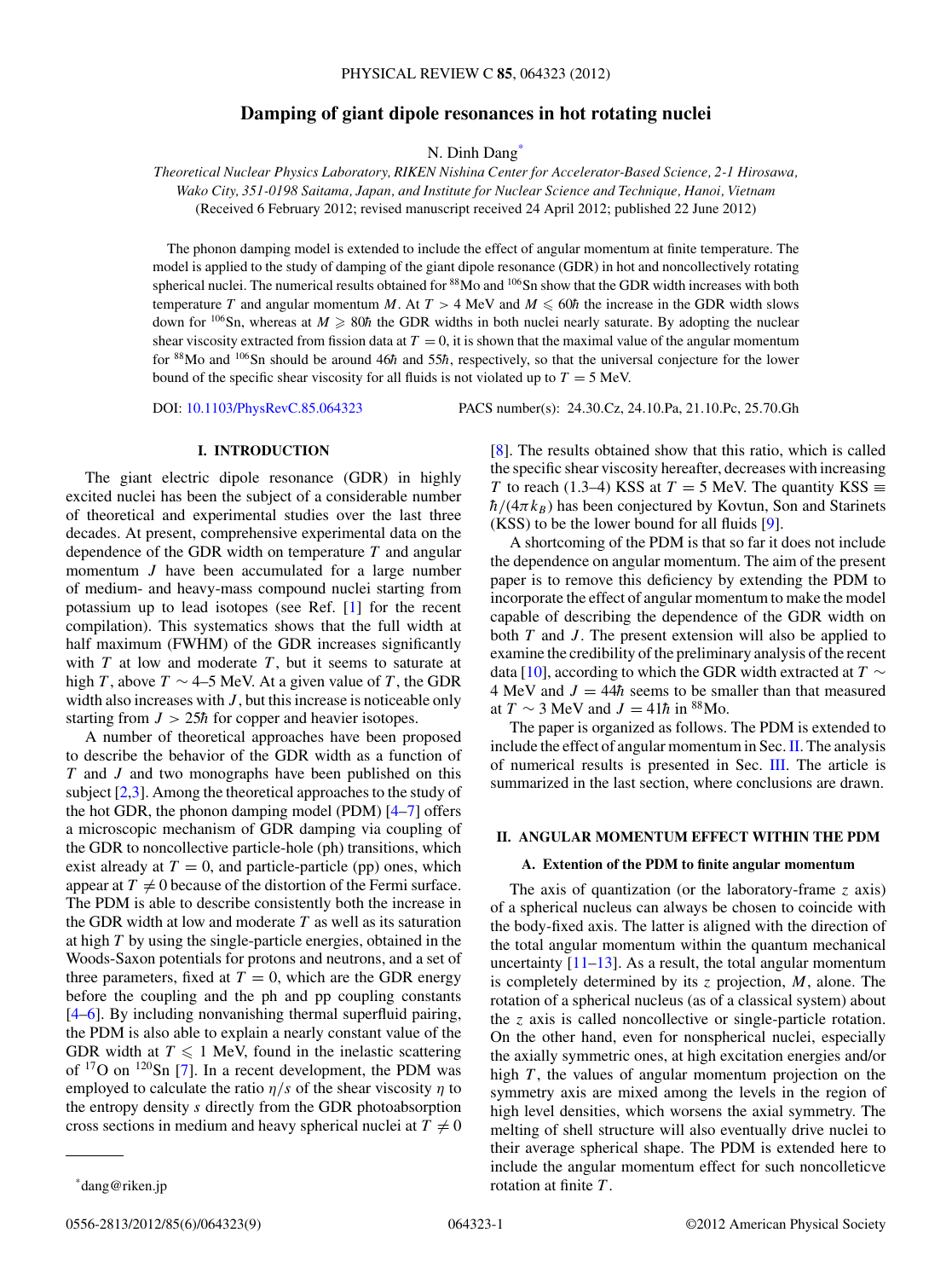<span id="page-1-0"></span>For this purpose, the Hamiltonian of a spherical system, which is rotating about the symmetry *z* axis, can be written in the following form:

$$
H = H_0 - \gamma \hat{M}, \qquad (1)
$$

where  $H_0$  is the PDM Hamiltonian described in Refs. [\[4,5\]](#page-8-0), and  $\hat{M}$  represents the total angular momentum  $\hat{J}$ , which, in this case, coincides with its *z* projection, *M*. The latter is defined as

$$
\hat{M} = \sum_{k>0} m_k (N_k - N_{-k}),
$$
\n(2)

where, for simplicity, the subscripts *k* are used to denote the single-particle states  $|k, m_k\rangle$  in the deformed basis with angular momentum *k* and positive single-particle spin projection *mk*, whereas the subscripts  $-k$  denote the time-reversal states  $|k, -m_k\rangle$  ( $m_k > 0$ ). In the spherical basis this corresponds to  $|j, m\rangle$ . The deformed basis is preferable here because the rotation about the *z* axis eventually resolves the  $(2j +$ 1) degeneracy of each spherical orbital  $j$ . The particle number operator  $\hat{N}$  consists of

$$
\hat{N} = \sum_{k>0} (N_k + N_{-k}), \qquad N_{\pm k} = a_{\pm k}^{\dagger} a_{\pm k}, \tag{3}
$$

where  $a_{\pm k}^{\dagger}$  ( $a_{\pm k}$ ) denotes the creation (annihilation) operator of a particle with angular momentum *k*, spin projection  $\pm m_k$ , and energy  $\epsilon_k$ .

By using Eqs.  $(2)$  and  $(3)$ , the Hamiltonian  $(1)$  transforms in the deformed basis into

$$
H = \sum_{k>0} (\epsilon_k - \lambda - \gamma m_k) N_k + \sum_{k>0} (\epsilon_k - \lambda + \gamma m_k) N_{-k}
$$
  
+ 
$$
\sum_q \omega_q Q_q^{\dagger} Q_q + \sum_{k,k'>0} \sum_q \mathcal{F}_{kk'}^{(q)} (a_k^{\dagger} a_{k'} + a_{-k}^{\dagger} a_{-k'})
$$
  
×  $(Q_q^{\dagger} + Q_q),$  (4)

where  $\lambda$  denotes the chemical potential. The particle (p) states are defined as those with  $\epsilon_k > \lambda$ , whereas the hole (h) states are those with  $\epsilon_k < \lambda$ . The operator  $Q_q^{\dagger}(Q_q)$  creates (annihilates) a phonon with energy  $\omega_q$ , which describes the collective vibration. Therefore, the right-hand side of Eq. (4) describes two mean fields, one of the single particles as the first two terms and another of the phonon field associated with the GDR as the third term, and the coupling between them in the last term with matrix elements  $\mathcal{F}_{kk'}^{(q)}$ . This coupling causes the damping of the GDR. The effects of angular momentum, which are incorporated in the first two terms, resolve the degeneracy of spherical orbitals. As a result, each of spherical orbital *j* with energy  $\epsilon_j$  splits into  $2\Omega_j = 2j + 1$  distinctive levels, half of which consist of levels with energies  $\epsilon_k + \gamma m_k$ , whereas the other half consist of levels with energies  $\epsilon_k - \gamma m_k$ , with  $k = 1, \ldots, \Omega/2$ , where  $\Omega = 2 \sum_j \Omega_j$  is the total number of levels. Thermal superfluid pairing plays the role of keeping the GDR width essentially unchanged at  $T \leq 1$  MeV at  $M =$ 0 [\[7\]](#page-8-0). Pairing has a negligible (or no) effect on the GDR width in the region of moderate (high) *T* and *M*, which is the main focus of the present paper. Therefore it is not included in the calculation of the GDR width here for simplicity.

The chemical potential *λ* and the rotation frequency *γ* are two Lagrangian multipliers, which are defined from the equations for conservation of angular momentum *M* [\[11–13\]](#page-8-0) and particle number *N* as

$$
M = \sum_{k} m_k (f_k^+ - f_k^-), \qquad N = \sum_{k} (f_k^+ + f_k^-), \qquad (5)
$$

where  $M = \langle \hat{M} \rangle$ ,  $N = \langle \hat{N} \rangle$ , and  $f_k^{\pm} = \langle N_{\pm k} \rangle$  with  $\langle \ldots \rangle \equiv$ Tr[*...* exp(−*βH*)]*/*Tr[exp(−*βH*)] denoting the grand canonical ensemble average with  $\beta = T^{-1}$ . The PDM calculations at  $M = 0$  showed that, although the particle-phonon coupling in the last term of Eq. (4) is sufficient to cause the GDR width of around 4 to 5 MeV for medium and heavy nuclei at  $T = 0$ , it is not sufficiently large to cause a noticeable damping of each single-particle state. Therefore, the single-particle occupation numbers  $f_k^{\pm}$  can be well approximated with the Fermi-Dirac distribution for nonineracting fermions, namely,

$$
f_k^{\pm} = \frac{1}{\exp(\beta E_k^{\mp}) + 1}, \qquad E_k^{\mp} = \epsilon_k - \lambda \mp \gamma m_k. \tag{6}
$$

By solving Eqs.  $(5)$  at each value of temperature *T*, the chemical potential *λ* and rotation frequency *γ* are defined as functions of *T* . Following the same procedure as that employed to obtain the PDM equations at  $M = 0$ , one now proceeds to derive the strength function and the width of the GDR at  $M \neq$ 0 below.

The following double-time retarded Green's functions are introduced, which describe  $[4,5]$  (i) the propagation of the free phonon:

$$
G_q(t - t') = \langle \langle Q_q(t); Q_q^{\dagger}(t') \rangle \rangle, \tag{7}
$$

(ii) the transition between a nucleon pair with positive spin  $m_k$ and the phonon:

$$
\mathcal{G}_{kk'q}^+(t-t') = \langle \langle a_k^\dagger(t)a_{k'}(t); \mathcal{Q}_q^\dagger(t') \rangle \rangle, \tag{8}
$$

and (iii) the transition between a nucleon pair with negative spin  $-m_k$  and the phonon:

$$
\mathcal{G}_{kk'q}^-(t-t') = \langle \langle a_{-k}^\dagger(t)a_{-k'}(t); \mathcal{Q}_q^\dagger(t') \rangle \rangle, \tag{9}
$$

where the standard notation  $G(t, t') \equiv \langle \langle A(t), B(t') \rangle \rangle$  $-i\theta(t - t')\langle [A(t), B(t')]_{\pm}\rangle$  is used for the double-time retarded Green's function with  $[A(t), B(t')]_{\pm} = A(t)B(t') B(t')A(t)$  for boson operators and  $A(t)B(t') + B(t')A(t)$  for fermion ones [\[14\]](#page-8-0). Applying the standard procedure of deriving the equation of motion for the double-time Green's function in the form  $idG/dt = \delta(t - t') \langle [A(t), B(t)]_{\pm} \rangle +$  $\langle\langle [A(t), H(t)]; B(t')\rangle\rangle$  to the Green's functions (7)–(9) and Hamiltonian (4), one obtains a hierarchy of equations. This infinite series contains, besides the Green's functions (7)–(9), also the higher-order ones. To close this set, a simple decoupling is used by pairing off, wherever possible, the operators referring to the same time, e.g.,  $\langle \langle a_{\pm k}^{\dagger}(t) a_{\pm k'}(t) Q_{q}(t); Q^{\dagger}(t') \rangle \rangle =$  $\delta_{kk'} f_k^{\pm} G_q(t-t')$ . The whole procedure is the same as has been described thoroughly in Refs. [\[4,5\]](#page-8-0) so it is not repeated here. The final set contains only three coupled equations for three double-time Green's functions  $(7)-(9)$ , whose Fourier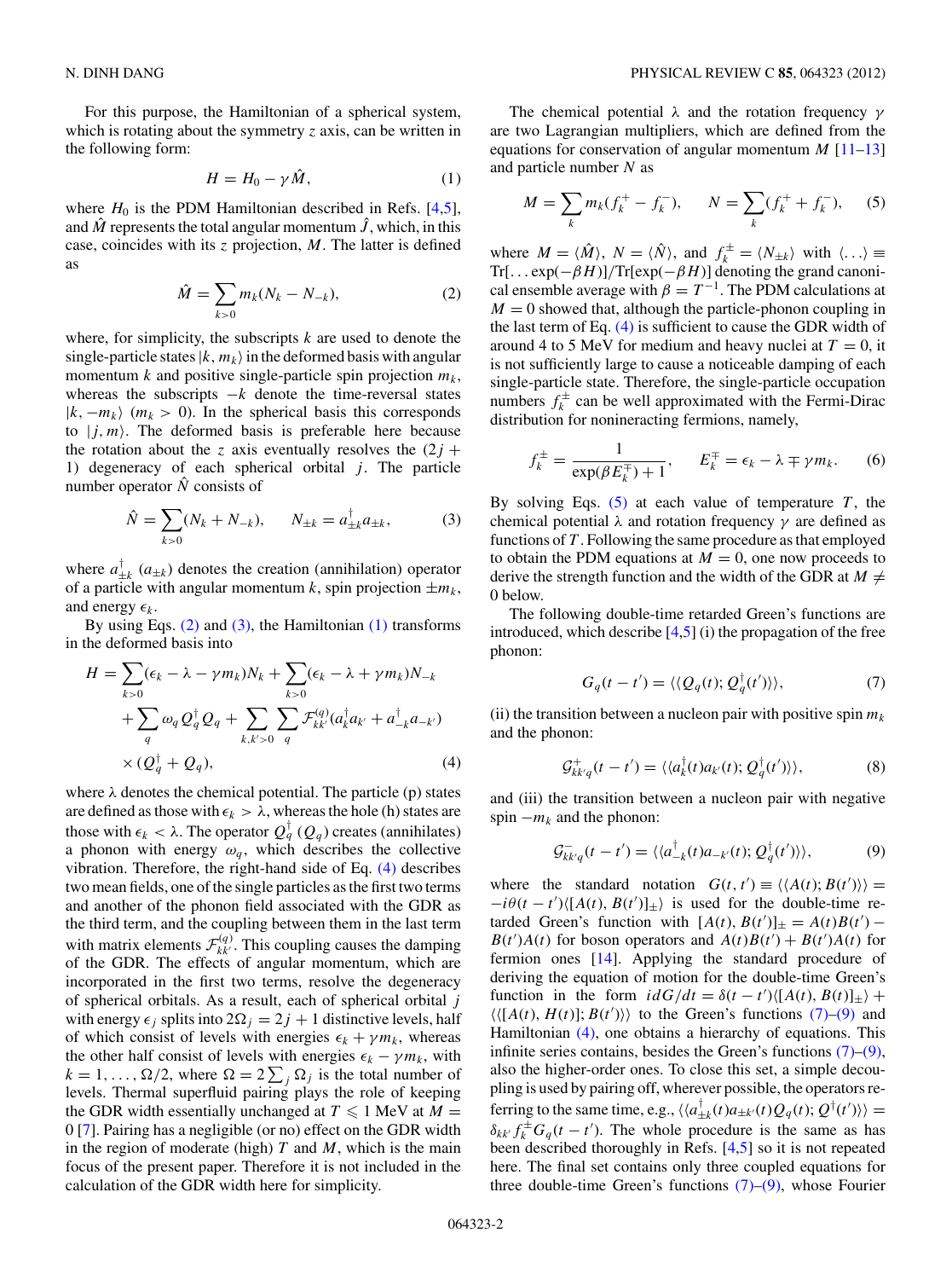<span id="page-2-0"></span>transforms into the energy variable *E* are

$$
(E - \omega_q)G_q(E) = \frac{1}{2\pi} + \sum_{kk'} \mathcal{F}_{kk'}^{(q)}[\mathcal{G}_{kk'q}^+(E) + \mathcal{G}_{kk'q}^-(E)],
$$
\n(10)

$$
(E - E_k^- + E_{k'}^-) \mathcal{G}_{kk'q}^+(E) = \mathcal{F}_{kk'}^{(q)}(f_{k'}^+ - f_k^+) G_q(E), \qquad (11)
$$

$$
(E - E_k^+ + E_{k'}^+) \mathcal{G}_{kk'q}^-(E) = \mathcal{F}_{kk'}^{(q)} (f_{k'}^- - f_k^-) G_q(E). \tag{12}
$$

Expressing  $\mathcal{G}^{\pm}_{kk'q}(E)$  in terms of  $G_q(E)$  by using the last two equations, and inserting the results into Eq.  $(10)$ , one obtains the final equation for the Green's function  $G_q(E)$ , which describes the phonon propagation, as

$$
G_q(E) = \frac{1}{2\pi} \frac{1}{E - \tilde{\omega}_q}, \quad \tilde{\omega} = \omega_q + P_q(E),
$$
  

$$
P_q(E) = \sum_{kk'} \left[ \mathcal{F}_{kk'}^{(q)} \right]^2 \left[ \frac{f_k^+ - f_k^+}{E - E_k^- + E_{k'}^-} + \frac{f_k^- - f_k^-}{E - E_k^+ + E_{k'}^+} \right].
$$
  
(13)

The principal value of the polarization operator  $P_q(\omega)$  at a real *ω* defines the energy shift from the unperturbed phonon energy  $\omega_q$  to  $\tilde{\omega}_q$  under the effect of particle-phonon coupling in the last term of the Hamiltoanian [\(4\),](#page-1-0) whereas the phonon damping  $\gamma_q(\omega)$  is defined as the imaginary part of the analytic continuation of  $P_q(E)$  into the complex energy plane  $E =$ *ω*  $\pm i\varepsilon$ , that is,  $\gamma_q(\omega) = \Im m P_q(\omega \pm i\varepsilon)$ . The final result reads

$$
\gamma_q(\omega) = \pi \sum_{kk'} \left[ \mathcal{F}_{kk'}^{(q)} \right]^2 \left[ (f_{k'}^+ - f_k^+) \delta(\omega - E_k^- + E_{k'}^-) \right] + (f_{k'}^- - f_k^-) \delta(\omega - E_k^+ + E_{k'}^+) \right], \tag{14}
$$

which, by using the  $\delta$ -function representation  $\delta(x)$  =  $\lim_{\varepsilon \to 0} \varepsilon / [\pi (x^2 + \varepsilon^2)]$ , transforms into

$$
\gamma_q(\omega) = \varepsilon \sum_{kk'} \left[ \mathcal{F}_{kk'}^{(q)} \right]^2 \left[ \frac{f_k^+ - f_k^+}{(\omega - E_k^- + E_k^-)^2 + \varepsilon^2} + \frac{f_k^- - f_k^-}{(\omega - E_k^+ + E_k^+)^2 + \varepsilon^2} \right].
$$
\n(15)

The spectral intensity  $J_q(\omega)$  is found by definition from the analytic properties of the Green's function  $G_q(E)$  (13) as

$$
J_q(\omega) = i \frac{G_q(\omega + i\varepsilon) - G_q(\omega - i\varepsilon)}{e^{\beta \omega} - 1}
$$
  
= 
$$
\frac{1}{\pi} \frac{\gamma_q(\omega)(e^{\beta \omega} - 1)^{-1}}{(\omega - \tilde{\omega}_q)^2 + \gamma_q^2(\omega)}.
$$
 (16)

The GDR strength function  $S(\omega)$  is obtained from the spectral intensity  $J_q(\omega)$  as  $S(\omega) = \bar{J}_q(\omega) [\exp(\beta \omega) - 1]$ , where  $\bar{J}_q(\omega)$ denotes  $J_q(\omega)$  calculated at the GDR energy  $\tilde{\omega} = E_{GDR}(T)$  at temperature  $T$  [\[4–6\]](#page-8-0). The result reads

$$
S(\omega) = \frac{1}{\pi} \frac{\gamma_q(\omega)}{[\omega - E_{\text{GDR}}(T)]^2 + \gamma_q^2(\omega)}.
$$
 (17)

The FWHM  $\Gamma(T)$  of the GDR is defined as a function of T at each value *M* of the total angular momentum as  $[4,5]$ 

$$
\Gamma(T) = 2\gamma_q[\omega = E_{\text{GDR}}(T)].\tag{18}
$$

This width consists of quantal and thermal parts (see Eqs. (1a)– (1c) of Ref. [\[7\]](#page-8-0)). The quantal part is the spreading width  $\Gamma^{\downarrow}$ , caused by coupling of the GDR to ph configurations. The thermal part comes from coupling of the GDR to pp and hh configurations, which appear due to the distortion of the Fermi surface at  $T \neq 0$ . The escape width  $\Gamma^{\uparrow}$ , which arises due to coupling to the continuum and is related to the direct decay by particle emission, is usually small (on the order of a few hundred keV)  $[15]$ , and there is no evidence that it is sensitive to the change of *T* in medium and heavy nuclei. In the numerical calculations within the PDM, the effect of the escape width <sup>↑</sup> is taken into account via the smoothing parameter  $\varepsilon$  in Eq. (15), which usually does not exceed 1 MeV (see Sec. [III](#page-3-0) B).

Finally, it is worth mentioning that in Ref. [\[16\]](#page-8-0) an evaporation width  $\Gamma_{\text{ev}}$  of the compound nucleus states to be added twice to the total GDR width was proposed (see also p. 226 of Ref. [\[2\]](#page-8-0)). This evaporation width comes from the quantum mechanical uncertainty principle, according to which the energies of the compound nucleus with a finite lifetime *t* cannot be known with an accuracy better than  $\Gamma_{\rm ev} \sim \hbar/t$ . Once this width is incorporated in the calculations of the transition probabilities that define the amplitudes of the GDR photoabsorption cross section, it gives the natural width of 2 $\Gamma_{\text{ev}}$ , which is approximately the sum of the widths of the initial and final states. In heavy nuclei at high excitation energies, the width  $2\Gamma_{\text{ev}}$  can amount to a few MeV (see, e.g., Tables 3 and 4 as well as Figs. 5 and 8 of Ref. [\[17\]](#page-8-0)). The PDM does not take the evaporation width  $\Gamma_{\text{ev}}$  into account. However, it should be noticed that a complete procedure requires the comparison of not just the GDR energy and width but of the entire GDR shape generated by the theoretical strength functions with that obtained from the measured *γ* -ray spectra. For this purpose, the authors of Ref. [\[18\]](#page-8-0) proposed a method which incorporates the theoretical strength functions directly into all the decay steps of the full statistical calculations. This method allows one to test the contribution of the evaporation width as well. In fact, by using the evaporation width  $2\Gamma_{\text{ev}}$ obtained in Refs. [\[16,17\]](#page-8-0), the authors of this method found that the contribution to the total  $\gamma$  spectrum by the evaporation width is small relatively to the total spectrum including all the decay steps. The overall high-energy *γ* -ray spectra resulting from the complete CASCADE calculations including the evaporation width  $2\Gamma_{\text{ev}}$  turn out to be essentially identical to those obtained by neglecting this evaporation width even up to excitation energy higher than 120 MeV for  $120$ Sn (i.e., at  $T > 3.3$  MeV). In Ref. [\[19\]](#page-8-0), by using the same method, the PDM strength functions were also incorporated into all the steps of the CASCADE calculations, and a reasonable agreement between theory and experiment was found, especially at *T* 2 MeV. These results indicate that the effect of the evaporation width  $2\Gamma_{\text{ev}}$  may become substantial only at much higher values of temperature and angular momentum ( $T \gg 3.3$  MeV and  $J \gg 30\hbar$ ). Further experimental tests of this effect at high excitation energies are still required.

### **B. Specific shear viscosity**

Knowing the GDR parameters  $E_{GDR}(T)$  and  $\Gamma(T)$ , one can calculate the GDR photoabsorption cross section  $\sigma_{GDR}(\omega, T)$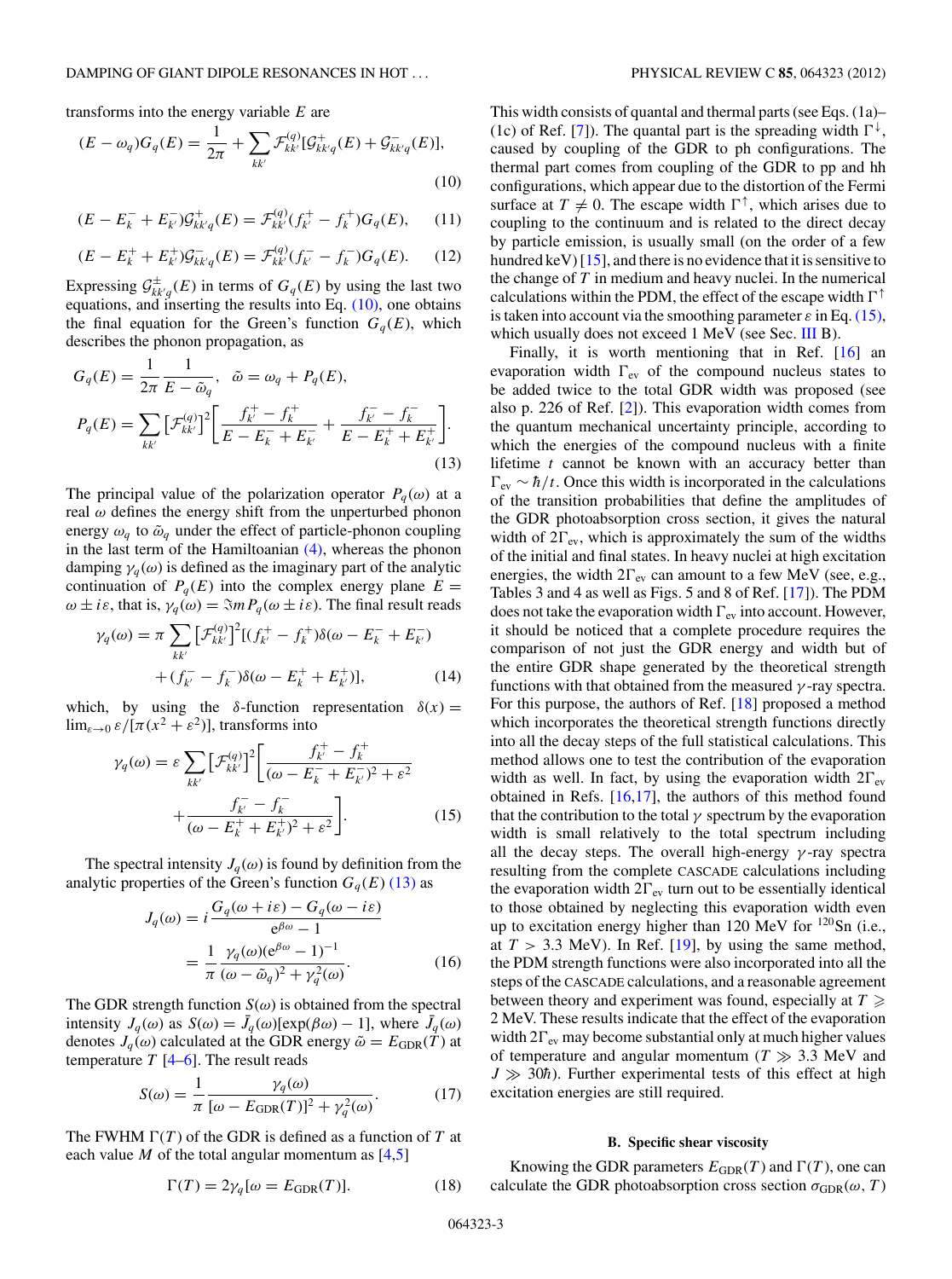<span id="page-3-0"></span>and the shear viscosity  $\eta(T)$  as functions of *T* at each *M* by using the Green-Kubo formula in combination with the fluctuation-dissipation theorem (see Ref. [\[8\]](#page-8-0) for details). The result yields (see Eq. [\(6\)](#page-1-0) of Ref. [\[8\]](#page-8-0))

$$
\eta(T) = \lim_{\omega \to 0} \frac{\sigma_{\text{GDR}}(\omega, T)}{C}
$$
  
= 
$$
\eta(0) \frac{\Gamma(T)}{\Gamma(0)} \frac{E_{\text{GDR}}(0)^2 + [\Gamma(0)/2]^2}{E_{\text{GDR}}(T)^2 + [\Gamma(T)/2]^2},
$$
 (19)

where the normalization parameter  $C$  is chosen to reproduce the value  $\eta(0)$  of  $\eta(T)$  at  $T = 0$ ; that is,  $C =$ lim<sub> $\omega \to 0$ </sub>[ $\sigma_{\text{GDR}}(\omega, T = 0)$ ]/ $\eta(0)$ .

To obtain the specific shear viscosity *η/s* one needs to know the entropy density (entropy per volume  $V$ )  $s =$  $S/V = \rho S/A$  with the nuclear density  $\rho = 0.16$  fm<sup>-3</sup> and nuclear mass number *A*. The entropy  $S$  at temperature  $T$ is obtained by integrating the Clausius definition of entropy as  $S = \int_0^T d\tau [\tau^{-1}\partial \mathcal{E}/\partial \tau]$ , where  $\mathcal E$  is the total energy of the system at temperature  $\tau$ . By using this definition and taking the grand-canonical-ensemble average of the PDM Hamiltonian [\(4\),](#page-1-0) it follows that  $S = S_\alpha + S_\alpha$ , where  $S_\alpha$  and  $S_Q$  are the entropies of the quasiparticle and phonon mean fields, respectively. The quasiparticle entropy  $S_\alpha$  is given in units of the Boltzmann constant  $k_B$  as

$$
S_{\alpha} = -\sum_{k} [n_{k}^{+} \ln n_{k}^{+} + (1 - n_{k}^{+}) \ln(1 - n_{k}^{+}) + n_{k}^{-} \ln n_{k}^{-} + (1 - n_{k}^{-}) \ln(1 - n_{k}^{-})],
$$
\n(20)

where  $n_k^{\pm} = {\exp[\beta(E_k \mp \gamma m_k) + 1]}^{-1}$  are the quasiparticle occupation numbers on the *k*th level with quasiparticle energies  $E_k = \sqrt{(\epsilon_k - \lambda)^2 + \Delta(T)}$ . The pairing gap  $\Delta(T)$  is needed in the calculation of the entropy in open-shell nuclei to ensure that  $S_\alpha$  goes smoothly to zero at  $T \to 0$ . At  $T > T_c \simeq 0.57\Delta(0)$ , where the gap vanishes as in the BCS theory (or remains finite but small as in the case when thermal fluctuations of the pairing field are included),  $n_k^{\pm}$  coincide with (or approach)  $\hat{f}_k^{\pm}$  and Eq. (20) yields the single-particle entropy. Because the effect of thermal fluctuations on the entropy is not large at moderate and high *T* , the present paper does not take them into account, and we adopt the pairing gap  $\Delta(T)$  obtained from the BCS theory including the angular momentum effect at  $T \neq 0$  [\[11,12\]](#page-8-0).

The phonon entropy  $S_Q$  is given as  $S_Q = \sum_q [(1 +$  $\nu_q$ ) ln(1 +  $\nu_q$ ) –  $\nu_q$  ln  $n_q$ ], where  $\nu_q \simeq [\exp(\beta \omega_q) - 1]^{-1}$  is the phonon occupation number approximated with the Bose-Einstein distribution for noninteracting bosons. However, in practical calculations of the GDR within the PDM, *ωq* is close to  $E_{GDR}(T) \gg T$ , which means that  $v_q$  are small [\[8\]](#page-8-0). As a result,  $\mathcal{S}_{Q}$  for the GDR is negligible as compared to  $\mathcal{S}_{\alpha}$ , allowing  $S_Q$  to be safely omitted to give  $S \simeq S_\alpha$  in the present calculations.

#### **III. ANALYSIS OF NUMERICAL RESULTS**

#### **A. Ingredients of numerical calculations**

The single-particle energies  $\epsilon_i$  are obtained from the spherical Woods-Saxon potentials for neutrons and protons. At  $M = 0$ , these  $(2j + 1)$ -degenerate levels span a large space starting from the bottom 1*s*1*/*<sup>2</sup> level located at around−40 MeV for neutrons and −30 MeV for protons up to around 22 MeV for 88Mo and around 26 MeV (18 MeV) for protons (neutrons) in  $106$ Sn. They are kept unchanged with *T* based on the estimation within the temperature-dependent self-consistent Hartree-Fock calculations [\[20\]](#page-8-0), which have demonstrated that the single-particle energies in heavy nuclei weakly changes with *T* up to  $T \sim 5$  MeV.

In the PDM it is assumed that the matrix elements  $\mathcal{F}_{ph}^{(q)}$  for the coupling of the GDR to noncollective ph configurations, causing the quantal width already at  $T = 0$ , are all equal to parameter  $\mathcal{F}_1$ , whereas those for the coupling of the GDR to pp and hh configurations,  $\mathcal{F}_{pp}^{(q)}$  and  $\mathcal{F}_{hh}^{(q)}$ , causing the thermal width at  $T \neq 0$ , are all equal to parameter  $\mathcal{F}_2$ . The justification of such an assumption has been discussed in detail previously so it is not repeated here [see, e.g., Sec. [II B](#page-2-0) of Ref. [\[7\]](#page-8-0) for the details]. With this assumption the PDM has three parameters,  $\mathcal{F}_1$ ,  $\mathcal{F}_2$ , and the unperturbed phonon energy  $\omega_q$ . The latter, in the case of GDR  $(q = 1)$ , is chosen to be close to  $E_{GDR}(0)$ . The parameters  $\mathcal{F}_1$  and  $\mathcal{F}_2$  are adjusted to reproduce the experimental value of the GDR width at  $(T = 0, M = 0)$ , so that the GDR energy  $E_{GDR}(T)$  does not change appreciably with *T*. At  $M = 0$ ,  $E_{GDR}(T)$  is usually determined from the equation  $E_{GDR}(T) = \omega_q + P_q[E_{GDR}(T)]$ . At  $M \neq 0$ , to avoid solving this equation at each value of *M*, it is assumed, based on experimental systematics, that  $E_{GDR}$  does not depend on *T* and *M*. Therefore, the values of parameters  $\mathcal{F}_1$  and  $\mathcal{F}_2$ , chosen at  $M = 0$ , are adopted, whereas the experimental value of  $E_{GDR}(T) = E_{GDR}(0)$ , which is 15 MeV for <sup>88</sup>Mo and 15.5 MeV for  $^{120}$ Sn, is used in Eq. [\(17\)](#page-2-0) as *T* and *M* vary.

For the calculations of the entropies in  $88$ Mo and  $106$ Sn, the pairing interaction parameters are chosen to reproduce the experimental values of the neutron and/or proton gaps at  $T =$ 0 and  $M = 0$ . Hence, in the present paper the values  $G_Z =$ 0.154 MeV for protons and  $G_N = 0.153$  MeV for neutrons in <sup>88</sup>Mo are adopted to obtain the pairing gaps  $\Delta_Z(0) \simeq$ 1.25 MeV and  $\Delta_N(0) \simeq 1.39$  MeV at  $M = 0$ . For the proton closed-shell <sup>106</sup>Sn the value  $G_N = 0.124$  MeV is used to give  $\Delta_N(0) \simeq 1.25$  MeV. These values of pairing gaps agree with the empirical data [\[21\]](#page-8-0). As for  $\eta(0)$  in Eq. (19), the value  $η(0) = 1u$ , extracted from the GDR data at  $T = 0$  [\[22\]](#page-8-0), and the lowest value  $\eta(0) = 0.6u$ , obtained by fitting the fission data with  $u = 10^{-23}$  MeV s fm<sup>-3</sup> [\[23\]](#page-8-0), are used [see Sec. [II A](#page-0-0) of Ref. [\[8\]](#page-8-0) for a detailed discussion on the selection of  $\eta(0)$ ].

# **B. GDR strength function and width as functions of** *T* **and** *M*

Shown in Figs. [1](#page-4-0) and [2](#page-5-0) are the strength functions  $S(\omega)$ , obtained from Eq. [\(17\),](#page-2-0) and the widths, obtained from Eq. [\(18\),](#page-2-0) of the GDR in <sup>88</sup>Mo and <sup>106</sup>Sn at various values of temperature *T* and angular momentum *M*. A smoothing parameter  $\varepsilon$  =  $0.5$  MeV in Eq.  $(15)$  was used in the calculations. The results of the GDR width [\(18\)](#page-2-0) do not change significantly within the interval  $0.1 \le \varepsilon \le 1$  MeV, but the strength function  $S(\omega)$  is smoother by using a larger *ε*.

Three features are clearly seen from these figures. The first one is that the GDR width increases with both *T* and *M*. This increase is stronger at low *T* and *M*. The second feature is that,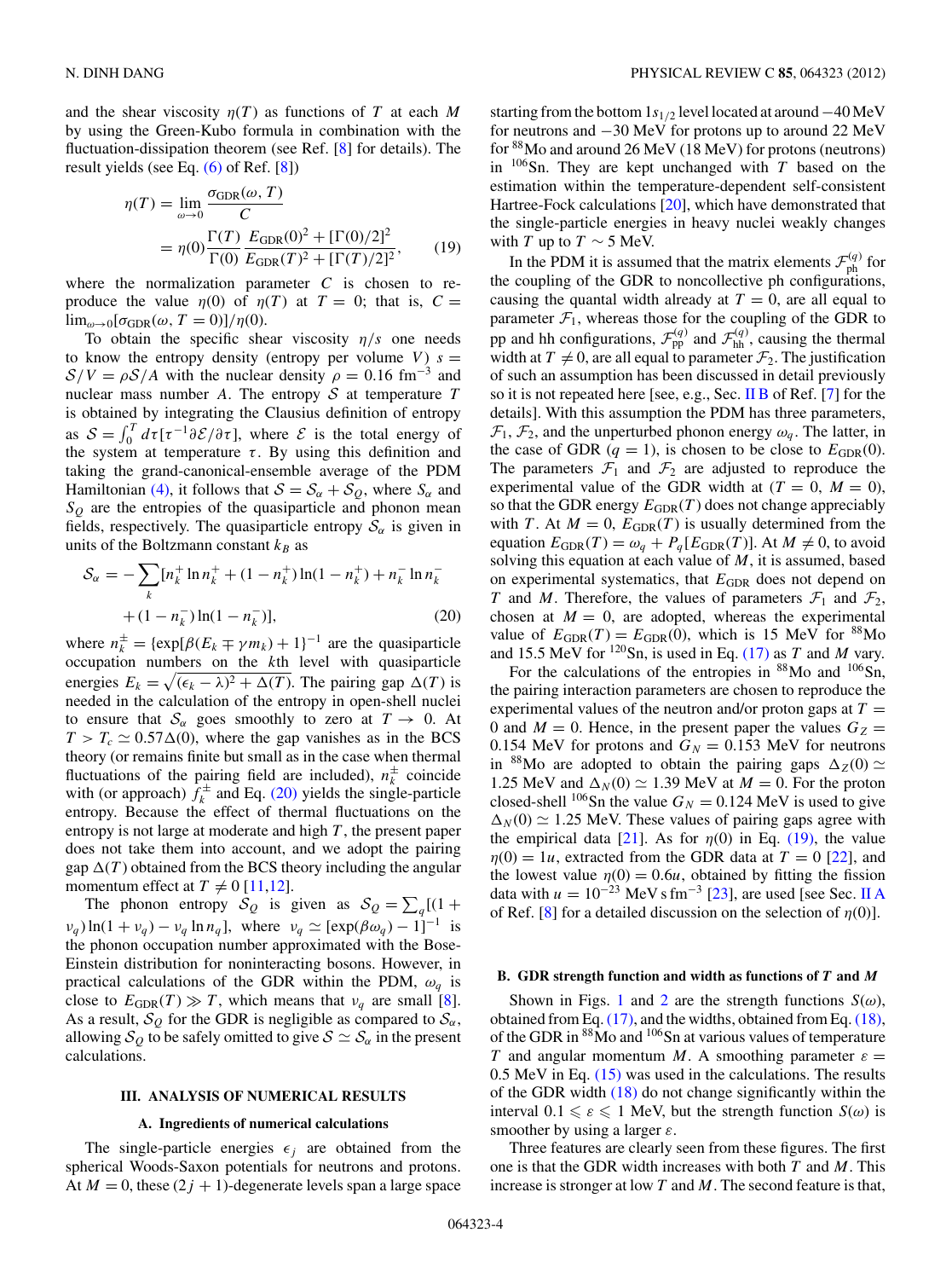<span id="page-4-0"></span>

FIG. 1. GDR strength functions  $S(\omega)$  for <sup>88</sup>Mo [(a)–(f)] and <sup>106</sup>Sn [(g)–(l)] at  $T = 0.5, 1, 2, 3, 4$ , and 5 MeV as shown at the curves in (a), and  $M = 0$ , 10 $\hbar$ , 20 $\hbar$ , 40 $\hbar$ , 60 $\hbar$ , and 80 $\hbar$  as shown in the panels.

while the GDR shape becomes smoother as *T* and *M* increase, the smoothing caused by the angular momentum seems to be stronger than that caused by thermal effects (Fig. 1). The third feature is that the GDR width approaches a saturation at moderate and high  $T$  or  $M$ . As a function of  $T$ , the width saturation begins at  $T > 4$  MeV in <sup>106</sup>Sn [Fig. [2\(b\)\]](#page-5-0), whereas as a function of  $M$  the width saturation takes place in  $106$ Sn already at  $T \ge 3$  MeV [Fig. [2\(d\)\]](#page-5-0). In <sup>88</sup>Mo, which is lighter than  $106$ Sn, the GDR width keeps increasing with *T* up to *T* ∼ 5–6 MeV at low *M*, but it also starts to saturate at *M* 60 MeV [Figs.  $2(a)$  and  $2(c)$ ]. At very high *M* (above 100 $\hbar$ ) the GDR width ceases to change with  $T$ , but this value of *M* is too large to be realistic as will be discussed in the next section. The width saturation at high *T* is a feature obtained within the mechanism of GDR coupling to pp or hh configuration at  $T \neq 0$  and has been discussed previously (see,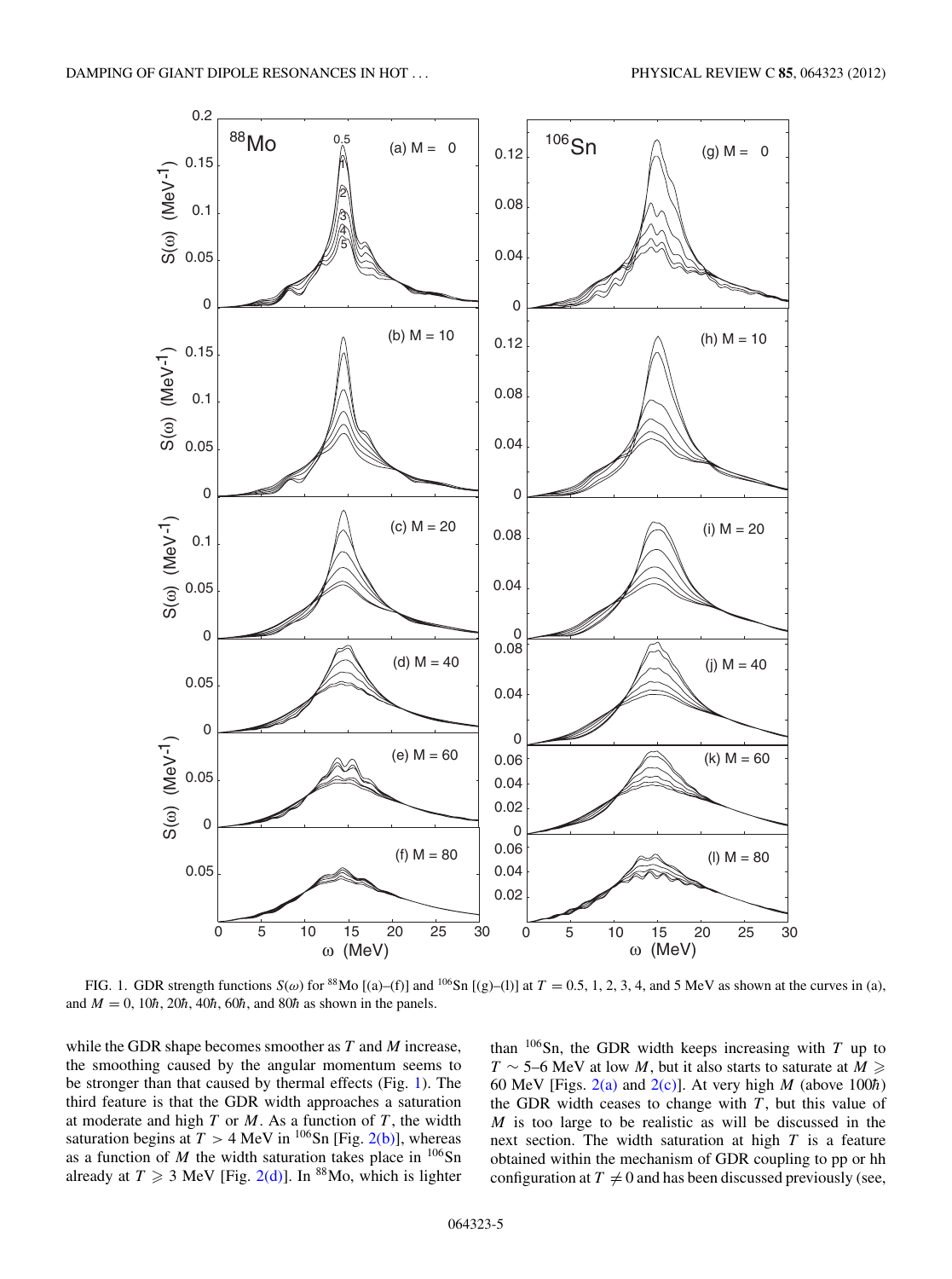<span id="page-5-0"></span>

FIG. 2. (Color online) FWHM of the GDR for  $88$ Mo [(a) and (c)] and  $106$ Sn [(b) and (d)] as a function of *T* at several values of *M* (in  $\hbar$ ) [curves in (a) and (b)] and as a function of *M* at several values of *T* (in MeV) [curves in (c) and (d)]. The experimental data for the GDR in <sup>88</sup>Mo (triangles), <sup>106</sup>Sn (solid circles), and <sup>109,110</sup>Sn (solid and open boxes) are adapted from Refs. [\[10,24,25\]](#page-8-0), respectively.

e.g., Refs. [\[4,5\]](#page-8-0)). The same mechanism takes place at  $M \neq 0$ , where the contribution of GDR coupling to pp or hh to the width appears whenever  $f_{k'}^{\pm} - f_k^{\pm}$  is not zero  $[(k, k') = (p, p')$ or (h, h<sup>'</sup>)] [see Eq. [\(15\)\]](#page-2-0). At small *T* the rotation frequency  $\gamma$ , which dictates the dependence of the GDR width on *M*, clearly increases with *M* at low *M* but saturates at high *M* as shown in Fig.  $3(a)$  for <sup>106</sup>Sn at  $T = 0.4$  and 1 MeV. The temperature dependence of the GDR width is determined essentially by that of the differences  $f_{k'}^{\pm} - f_{k}^{\pm}$  on the right-hand side of Eqs. [\(14\)](#page-2-0) and [\(15\).](#page-2-0) An example of such a dependence is shown in Fig. 3(b), where the factors  $f_k^{\pm} - f_k^{\pm}$  for the pair of neutron levels  $(1d_{5/2} - 2p_{1/2})$ ,  $(1d_{5/2} - 2d_{5/2})$ , and  $(1g_{9/2} - 2f_{7/2})$  in <sup>106</sup>Sn, calculated at  $T = 4$  MeV, are plotted as functions of M. It is clear from this figure that  $f_{k'}^{\pm} - f_k^{\pm}$  at a given *T* approach

a saturation at high *M*. This means that, although at large *T* the rotation frequency *γ* increases with *M* even at high *M* [see Fig. 3(a) at  $T \ge 2$  MeV], the width saturation caused by temperature seems to dominate, which leads to the combined effect of width saturation at high *T* and *M*.

A few experimental data, available only within narrow regions of *T* and *M*, are also shown in Fig. 2. These are the GDR widths in  $88$ Mo [\[10\]](#page-8-0) and  $106$ Sn [\[24\]](#page-8-0), as well as the neighboring isotopes <sup>109</sup>*,*110Sn [\[25\]](#page-8-0), which are also spherical in the ground state (i.e., at  $T = 0$  and  $M = 0$ ). Except for the data point in  ${}^{88}$ Mo at  $T = 4$  MeV and  $M = 44\hbar$ [Figs.  $2(a)$  and  $2(c)$ ], which will be discussed in the next section, the experimental data are found in fair agreement with the theoretical predictions.



FIG. 3. (Color online) (a) Rotation frequency *γ* as a function of angular momentum *M* at several temperatures *T* = 0.4 MeV (red solid curve), 1 MeV (green dotted curve), 2 MeV (purple dashed curve), and 4 MeV (blue dot-dashed curve) in <sup>106</sup>Sn. (b) Differences  $f_{k'}^{\pm} - f_{k}^{\pm}$  for the pair of neutron levels  $(1d_{5/2} - 2p_{1/2})$ ,  $(1d_{5/2} - 2d_{5/2})$ , and  $(1g_{9/2} - 2f_{7/2})$  in <sup>106</sup>Sn, calculated at  $T = 4$  MeV, as functions of M. The signs (+) and (−) indicated for the lines correspond to  $(f_{k'}^+ - f_k^+)$  and  $(f_{k'}^- - f_k^-)$ , respectively.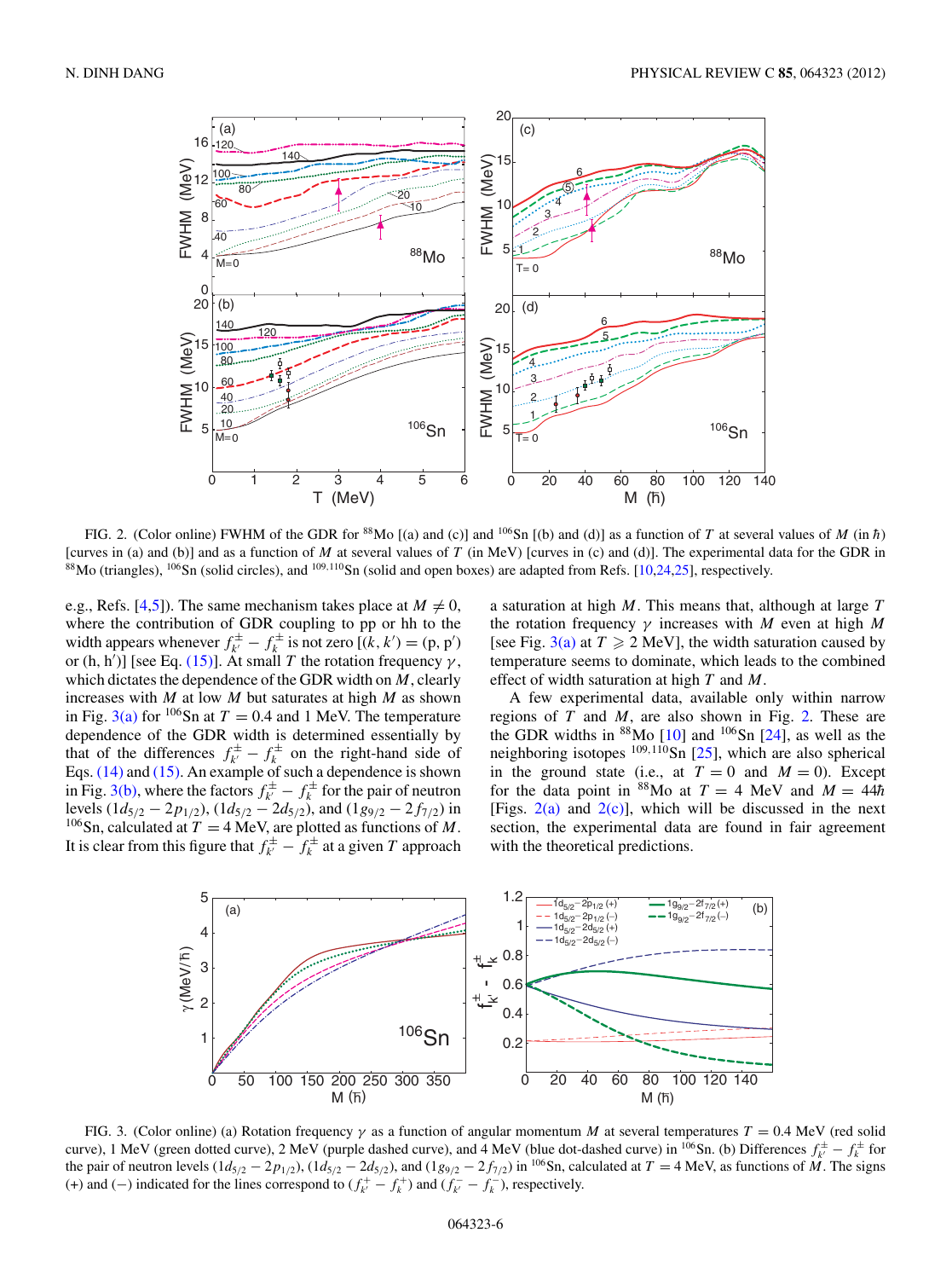<span id="page-6-0"></span>

FIG. 4. (Color online) (a)–(c) Pairing gaps as functions of *T* at different values of *M* (in  $\hbar$ ) as indicated in the panels for protons (a) and neutrons (b) in <sup>88</sup>Mo and neutrons in <sup>106</sup>Sn (c). (d) and (e) Entropies as functions of *T* in <sup>88</sup>Mo and <sup>106</sup>Sn, respectively, at several values of *M*.

# **C. Specific shear viscosity as a function of** *T* **and** *M*

The BCS pairing gaps and entropies for <sup>88</sup>Mo and <sup>106</sup>Sn are shown in Fig. 4 as functions of *T* at several values of *M*. The general trend of the pairing gap is to decrease with increasing *T* and *M*. But a slight pairing reentrance occurs for protons in <sup>88</sup>Mo at  $M = 4\hbar$  and for neutrons in <sup>106</sup>Sn at  $M = 9\hbar$  and 10 $\hbar$ , where the gap increases with *T* at  $T < 0.2$  MeV. For a detailed discussion of this phenomenon, see Ref. [\[13\]](#page-8-0) and references therein. The pairing gap vanishes at  $M > 22\hbar$ , 18 $\hbar$ , and 10 $\hbar$  for protons and neutrons in <sup>88</sup>Mo and for neutrons in  $106$ Sn, respectively at all *T*. This feature can also be seen in the entropies, which become smoother as a function of *T* with increasing  $M$ . Shown in Fig.  $5$  is the specific shear viscosity  $\eta/s$  as a function of *T* at several values of *M* for <sup>88</sup>Mo and  $106$ Sn. The results are obtained by using Eq. [\(19\)](#page-3-0) at two values of *η*(0): 1*u* [Figs. [5\(a\)](#page-7-0) and [5\(c\)\]](#page-7-0) and 0.6*u* [Figs. [5\(b\)](#page-7-0) and [5\(d\)\]](#page-7-0). The general trend of *η/s* to decrease with increasing *T* at a given value of *M* is seen in all cases. The ratio *η/s* also decreases with increasing *M* at a given *T*. By using  $\eta(0) =$ 1*u* it is seen that the value of  $\eta/s$  is always larger than the KSS conjectured lower bound up to very high  $T = 6$  MeV and  $M = 100\hbar$  and 140 $\hbar$  for <sup>88</sup>Mo and <sup>106</sup>Sn, respectively. However, by using the lowest available value of  $\eta(0) = 0.6u$ , extracted from the nuclear fission data, one finds the limiting values of  $M$  to be around 46 $\hbar$  and 55 $\hbar$ , respectively, so that  $\eta/s$  does not violate the lower-bound conjecture up to  $T =$ 5 MeV, which is the temperature where the GDR and a nucleus are assumed to cease to exist. These maximal values of *M* are found in reasonable agreement with those obtained in the calculations of the critical angular momentum in the entrance

reaction channel [\[26\]](#page-8-0) and the maximum angular momentum of the compound nucleus proposed in Ref. [\[27\]](#page-8-0).

Finally, by using the temperature dependence of *η/s* and the KSS lower-bound conjecture, it is possible to examine the reliability of the recent preliminary data for the GDR width in <sup>88</sup>Mo reported in Ref. [\[10\]](#page-8-0). In fact, the experimental GDR strength function is usually extracted from the GDR photoabsorption cross section, which can be well fitted with a Lorentz line shape. The latter is composed of two Breit-Wigner distributions (see, e.g., Eq. [\(16\)](#page-2-0) of Ref. [\[8\]](#page-8-0)). In the present case, such a Lorentzian-like strength function reads

$$
S_L(\omega) = \frac{\omega}{E_{\text{GDR}}} [S(\omega, E_{\text{GDR}}) - S(\omega, -E_{\text{GDR}})], \quad (21)
$$

where  $S(\omega, E_{\text{GDR}})$  is the strength function [\(17\)](#page-2-0) with the main peak (or the location parameter of the distribution) located at  $E_{\text{GDR}}$ , whereas  $S(\omega, -E_{\text{GDR}})$  is obtained from  $S(\omega, E_{\text{GDR}})$ by replacing *E*GDR with −*E*GDR. The PDM predictions of the GDR strength function  $S_L(\omega)$  in <sup>88</sup>Mo at (*T* = 3 MeV,  $M = 41\hbar$ ) and (*T* = 4 MeV,  $M = 44\hbar$ ) are displayed in Fig. [6](#page-7-0) in comparison with the preliminary data of Ref. [\[10\]](#page-8-0). The theoretical strength functions have been normalized so that the peak of the strength function, obtained at  $(T =$  $3$  MeV,  $M = 41\hbar$ ), matches the maximum of the corresponding experimental GDR strength function. The figure shows that, while the theoretical and experimental line shapes of the GDR agree fairly well at  $(T = 3 \text{ MeV}, M = 41\hbar)$  with the FWHM  $\Gamma \simeq 11$  MeV, they are strongly mismatched at  $(T = 4$  MeV,  $M = 44\hbar$ , where the experimental GDR peak becomes noticeably narrower with a width  $\Gamma_{\text{ex}} \simeq 7.5 \text{ MeV}$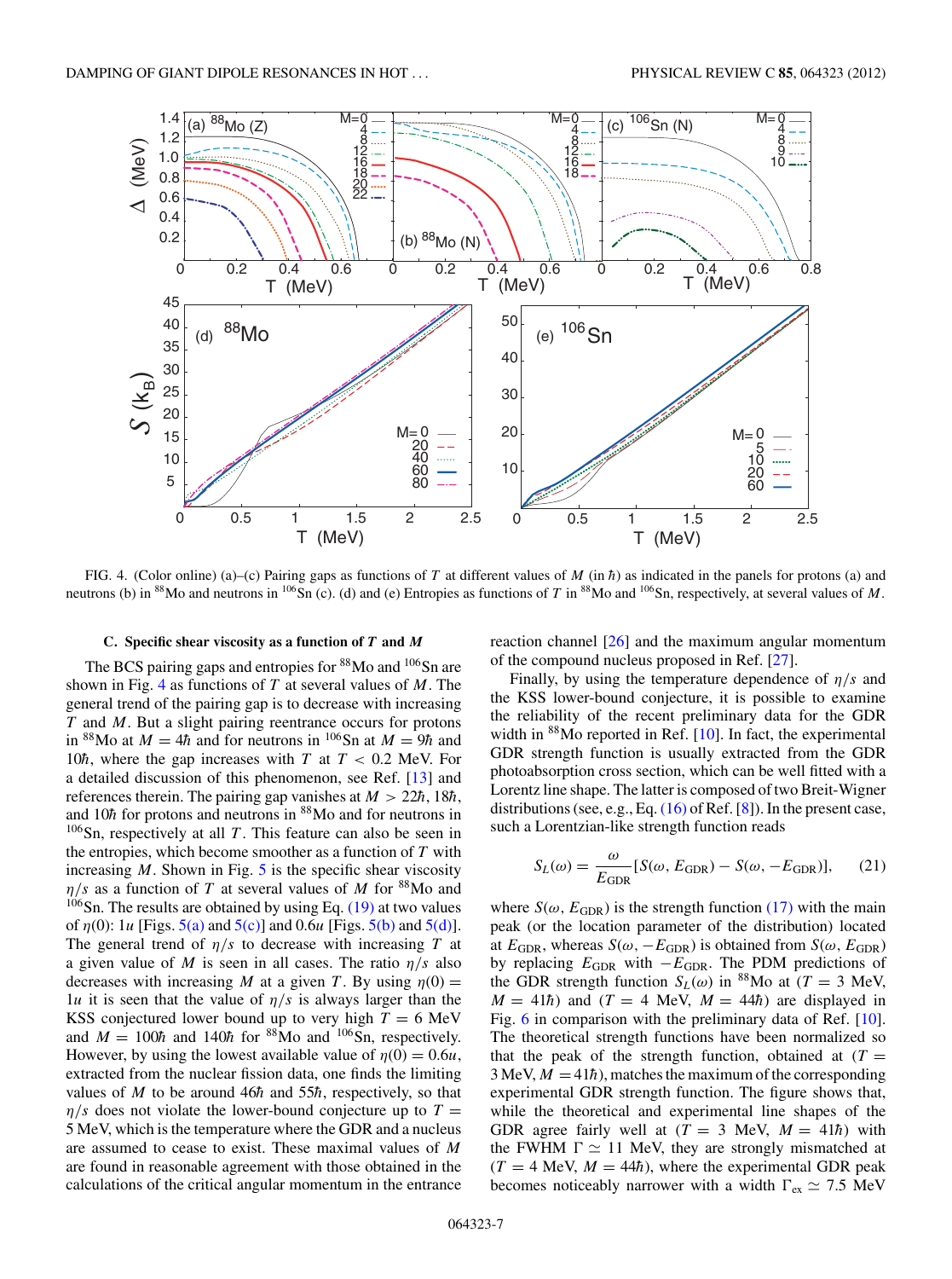<span id="page-7-0"></span>

FIG. 5. (Color online) Specific shear viscosity  $\eta/s$  as a function of T at various values of M (in  $\hbar$ ) for <sup>88</sup>Mo [(a) and (b)] and <sup>106</sup>Sn [(c) and (d)]. The results obtained by using  $\eta(0) = 1u$  are shown in (a) and (c), whereas those obtained by using  $\eta(0) = 0.6u$  are shown in (b) and (d)  $(u = 10^{-23} \text{ MeV s fm}^{-3}).$ 

[see also Figs.  $2(a)$  and  $2(c)$ ]. By using this value  $\Gamma_{ex}$  and  $η(0) = 0.6*u*$ , one ends up with the value of  $η/s = 0.85$  KSS units. Including the error bars in  $\Gamma_{\text{ex}}$  leads to  $\Gamma_{\text{ex}}^{\leq} \simeq 6 \text{ MeV}$ and  $\Gamma_{\text{ex}}^{\text{>}} \simeq 8.5$  MeV, which give values of  $\eta/s$  equal to 0.69 and 0.94 KSS, respectively. All these values are smaller than the KSS lower-bound conjecture. Therefore, one can conclude



FIG. 6. (Color online) GDR strength function  $S_L(\omega)$  from Eq. [\(21\)](#page-6-0) (in arbitrary units) for <sup>88</sup>Mo at ( $T = 3$  MeV,  $M = 41\hbar$ ) (a) and  $(T = 4$  MeV,  $M = 44\hbar$ ) (b) predicted by the PDM in comparison with the preliminary data from Ref. [\[10\]](#page-8-0).

that either (i) the data analysis of the GDR strength function for <sup>88</sup>Mo at  $T = 4$  MeV and  $M = 44\hbar$  is inaccurate or (ii) a violation of the KSS conjecture has been experimentally confirmed. A reanalysis of the data is expected to clarify which one from these two conclusions holds.

## **IV. CONCLUSIONS**

The present paper extends the PDM to include the effect of finite angular momentum on the damping of the GDR at finite temperature. The formalism is based on the description of the noncollective (single-particle) rotation of spherical systems. This implies that the total angular momentum *J* can be aligned along the *z* axis, and therefore it is completely determined by its projection *M* on this axis alone.

The numerical calculations were carried out for two spherical nuclei <sup>88</sup>Mo and <sup>106</sup>Sn, for which the experimental data for the GDR width are available at  $T \neq 0$  as well as  $M \neq 0$  at sufficiently large values of *M*. The analysis of the numerical results shows that the GDR width increases with *M* at a given value of *T* for  $T \le 3$  MeV. At higher *T*, the GDR width approaches a saturation at  $M \geq 60\hbar$  for <sup>88</sup>Mo and *M*  $\geq$  80*h* for <sup>106</sup>Sn. However, the region of *M*  $\geq$ 60 goes beyond the maximum value of *M* up to which the specific shear viscosity  $\eta/s$  has values not smaller than the KSS lower-bound conjecture for this quantity. This maximum value of *M* is found to be equal to 46 $\hbar$  and 55 $\hbar$  for <sup>88</sup>Mo and <sup>106</sup>Sn, respectively, if the value  $\eta(0) = 0.6 \times 10^{-23}$  MeV s fm<sup>-3</sup> for the shear viscosity at  $T = 0$  is used.